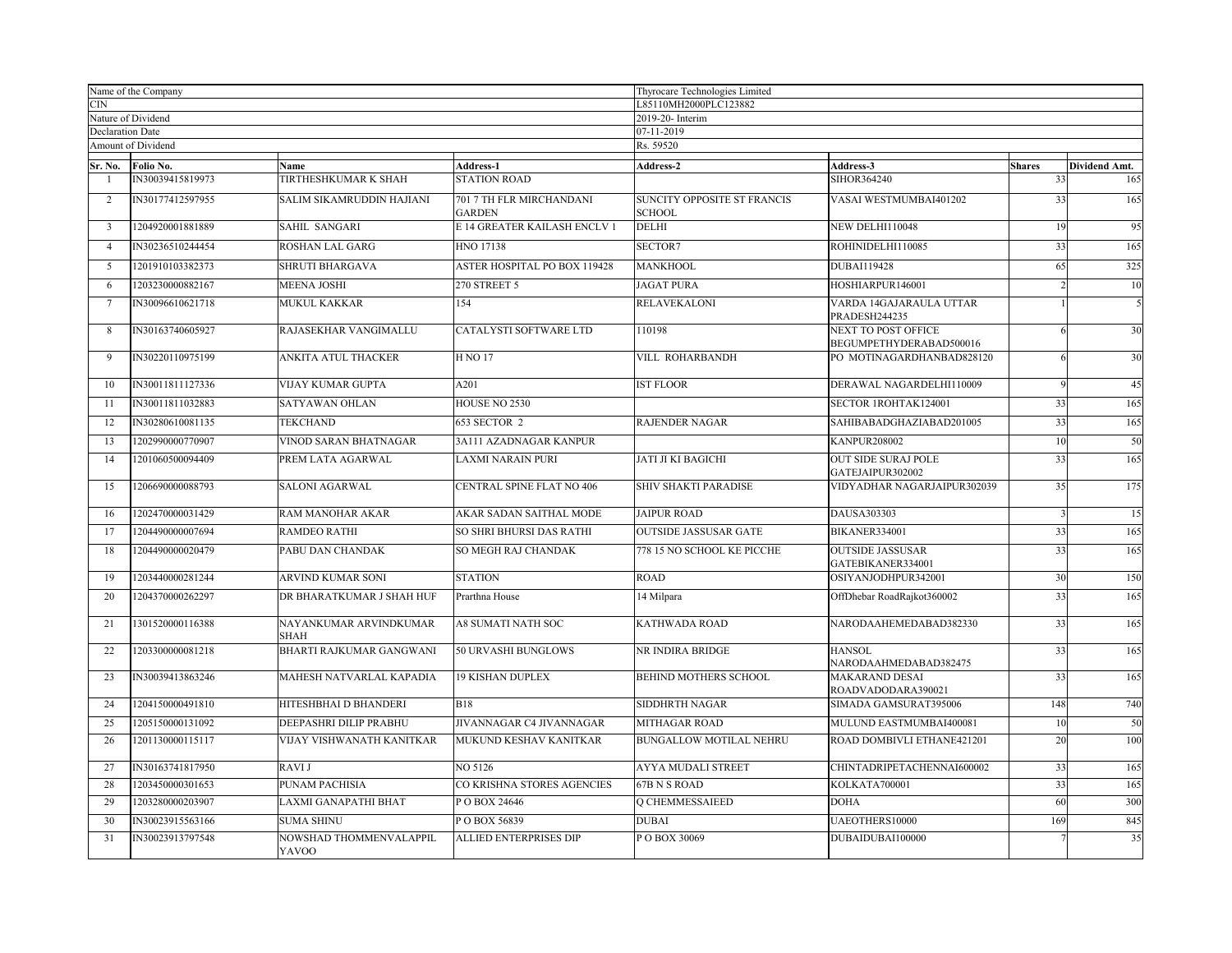| 32 | IN30612210007838 | <b>RAHUL AGARWAL</b>                          | 12333 RAM NAGAR                                          | <b>GALI NO 9 SHAHDARA</b>                  | DELHI110032                                                |     | 5                        |
|----|------------------|-----------------------------------------------|----------------------------------------------------------|--------------------------------------------|------------------------------------------------------------|-----|--------------------------|
| 33 | IN30299410030197 | RAGHAV KHANDELWAL                             | H87                                                      | PHASEI                                     | <b>ASHOK VIHARDELHI110052</b>                              | 33  | 165                      |
| 34 | IN30310810160222 | <b>MUKESH KUMAR</b>                           | HNO 33 PRATAP VIHAR                                      | PART <sub>1</sub>                          | KIRARI SULEMAN NAGARNEW<br>DELHI110086                     | 33  | 165                      |
| 35 | 1203350001458761 | SONIA GUPTA                                   | 570                                                      | WARD 5                                     | DEVI WADASONEPAT131001                                     | 20  | 100                      |
| 36 | IN30096610380454 | VINOD KUMAR MITTAL                            | H <sub>202</sub>                                         | <b>VVIP ADDRESSES</b>                      | RAJNAGAR EXTENSIONUTTAR<br>PRADESH201001                   | 40  | 200                      |
| 37 | IN30096610669642 | <b>DURGA SINGH</b>                            | J 195                                                    | <b>DELTA II</b>                            | <b>GREATER NOIDAUTTAR</b><br>PRADESH201308                 |     | 25                       |
| 38 | IN30051320123258 | ANURAG KHANDELWAL                             | <b>75 GANDHI GRAM</b>                                    |                                            | BEHIND HOSPITALKANPUR UTTAR<br><b>PRADESH208007</b>        |     | 20                       |
| 39 | IN30226911595181 | RAVI KUMAR PRAJAPATI                          | 255 236 KUNDARI                                          | RAKAB GANJ BAZAR KHALA                     | LUCKNOWUTTAR PRADESH226001                                 | 10  | 50                       |
| 40 | IN30011811190282 | <b>BRIJ MOHAN GOYAL HUF</b>                   |                                                          | 3851 MOTI KUNJ                             | LOHA MANDIAGRA282002                                       | 33  | 165                      |
| 41 | 1203660000204024 | ASHISH GHIYA HUF                              | P NO 13                                                  | <b>BARKAT COLONY</b>                       | TONK PHATAKJAIPUR302015                                    | 33  | 165                      |
| 42 | 1601430103722991 | SHAILJA SHARMA                                | D 188 JVGAL BHAWAN OPP PAREEK COLLEGE KANTI CHANDRA ROAD |                                            | <b>BANI PARKJAIPUR302016</b>                               | 10  | 50                       |
| 43 | IN30270020156840 | PRAVEEN GUPTA                                 | 53                                                       | <b>SUBHASH COLONY</b>                      | SHASTRI NAGARJAIPUR302016                                  | 33  | 165                      |
| 44 | 1201770100122063 | USHA GUPTA                                    |                                                          | 47153 KIRAN PATH                           | MANSAROVERJAIPUR302020                                     | 33  | 165                      |
| 45 | IN30198310679379 | PANKAJ KUMAR                                  | 21 KHANNA COLONY                                         |                                            | BEAWAR RAJ305901                                           | 33  | 165                      |
| 46 | IN30198310541988 | KRISHNA CHANDRA SAMRIA                        | <b>B87 KASHIPURI</b>                                     |                                            | BHILWARA RAJ311001                                         | 33  | 165                      |
| 47 | 1201130000791150 | <b>BABITABEN BIMALBHAI GANDHI</b>             | 503MANIBHADRA APPARTMENT                                 | PANCHESHWAR TOWER ROAD                     | JAMNAGAR361001                                             |     | $\overline{\phantom{0}}$ |
| 48 | 1203440000884348 | <b>FALGUNI C DAVDA</b>                        | 203 PRATIKHA APPT                                        | OPP P AND T COLONY                         | 6 PATEL COLONYJAMNAGAR361008                               | 33  | 165                      |
| 49 | IN30164510179292 | <b>LAXMICHAND C SHAH</b>                      | 2077 NAGJI BHUDAR NI POLE                                | <b>NEAR JAIN DERASAR</b>                   | KHADIAAHMEDABAD380001                                      | 33  | 165                      |
| 50 | IN30045014507992 | RISHI DAYANAND KHARKWAL                       | C 6 VAYAM                                                | <b>IDBI OFFICER FLATS</b>                  | <b>IDBI COMPUND OFF C G ROAD</b><br>AHMEDABADGUJARAT380006 | 33  | 165                      |
| 51 | IN30021418069543 | MAHESHKUMAR M PARMAR                          | PLOT NO C 25 GIDC ELER ELEC<br><b>ESTATE</b>             | <b>SECTOR NO 26</b>                        | GANDHI NAGAR GUJARAT382026                                 | 10  | 50                       |
| 52 | 1207270000055405 | <b>VIJUJI THAKOR</b>                          | <b>THAKOR VAS</b>                                        | <b>MANPUR KHANPUR</b>                      | AT RAJKUVA TA<br>PATANRAJKUVA384255                        | 33  | 165                      |
| 53 | 1203350001204538 | RAMESHBHAI HIMMATLAL SHAH                     | NEAR MANGLYA KANJARI                                     | <b>TALUKA NADIAD</b>                       | <b>STATION ROAD AT</b><br>KANJARINADIAD387001              | 33  | 165                      |
| 54 | IN30226914640986 | <b>GARIMA NAHAR</b>                           | 302T15 MONALISA                                          | <b>MANJALPUR</b>                           | MORE MEGA STOREVADODARA<br>GUJARAT INDIA390011             | 33  | 165                      |
| 55 | IN30226914564227 | RAVINDRA BANSIDHAR SOMANI                     | <b>PODDAR HOUSE</b>                                      | <b>4 TH FLOOR A ROAD</b>                   | CHURCHGATEMUMBAI<br>MAHARASHTRA400020                      | 33  | 165                      |
| 56 | 1201130000506832 | DIPTI PRABODH GORADIA                         | 703 EDENWOODS TOWER                                      | SHASHTRI NAGAR BLDG NO 30                  | ANDHERI WMUMBAI400053                                      | 100 | 500                      |
| 57 | 1206300000041041 | BIPINKUMAR VINODBHAI DEWANI 505 B VARSHA BLDG |                                                          | 5TH FLR PLOT NO 1 NAVYUG SOC               | <b>JVPD SCHEME VILE</b><br>PARLEMUMBAI400056               |     | 10                       |
| 58 | IN30429510054090 | SUNITA KANAIYALAL VORA                        | FLAT NO 704 ANAND LOK PLOT NO<br>313                     | PANT NAGAR R N NARKAR MARG                 | GHATKOPAR EASTMUMBAI400077                                 | 33  | 165                      |
| 59 | 1201130000506891 | CHINTAN KIRITBHAI SHAH                        | <b>B 47 2ND FLOOR MIRANI</b>                             | NAGAR G G ROAD OPP UCO                     | <b>BANK MULUND WMUMBAI400080</b>                           | 20  | 100                      |
| 60 | IN30181110254174 | RIDDHI ASHOK BHANUSHALI                       | ROOM NO3 TULSHI ASTHA BULDG<br>PLOT <sub>54</sub>        | NEAR IDBI BANK VASHI NAVI<br><b>MUMBAI</b> | VASHI THANETHANE400703                                     | 100 | 500                      |
| 61 | 1204720001911208 | SHAILESHKUMAR HANMANTRAO<br><b>WAGHOLIKAR</b> | FLAT NO 320 VAKIL NAGAR                                  | CO OP HGS SOC PATWARDHAN BAUG              | ERANDWANE NR SEVA SADAN<br>SCHOOLPUNE411004                | 45  | 225                      |
| 62 | 1208180000117524 | MADHURI RUPESH MOTEWAR                        | D 606 6TH FLOOR KAMDHENU                                 | JASMINE NR GOVIND GARDEN                   | PIMPLE SAUDAGARPUNE411027                                  | 10  | 50                       |
| 63 | IN30154952438470 | MEGHANA MUKUND WAGH                           | C209 NAV SIDDHIVINAYAK CHS                               | TISGAON PADA KATEMANIVALI                  | NEARSUKH SHANTI BLDG PUNE<br>LINK ROADKALYAN421306         | 25  | 125                      |
| 64 | IN30267938566506 | SANJAY ANANDRAO SAWANT                        | ETCO MIDC NEAR GANESH GINNING FACTORY                    |                                            | PARBHANIMAHARASHTRAINDIA431<br>401                         | 200 | 1000                     |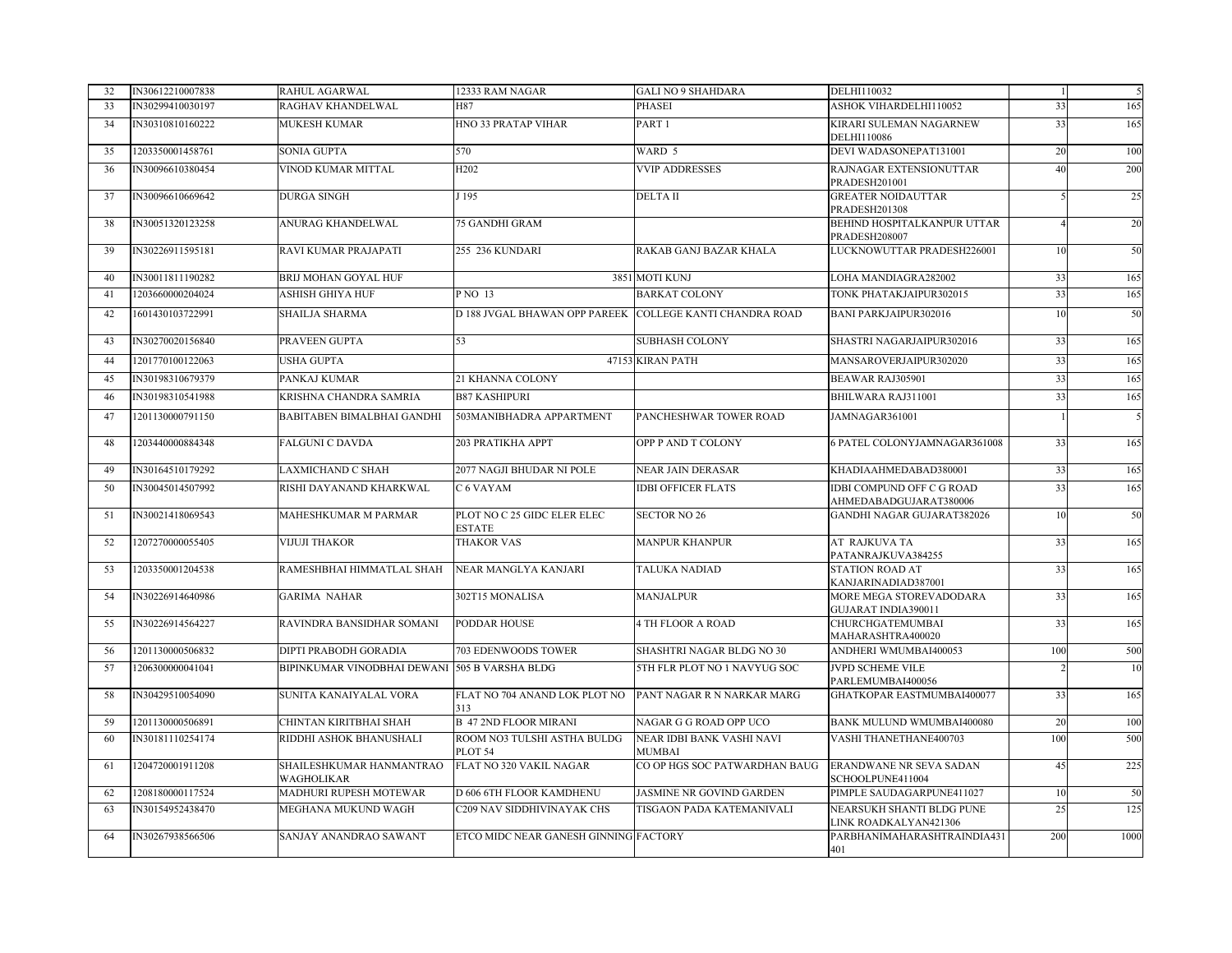| 65  | 1203840001652989 | ASHVIN UDEBHAN KATEKAR                    | NEAR JAIN MANDIR WARD NO5                                   | POSHIRPUR JAIN                 | MALEGAONWASHIM444504                                 |      | 25   |
|-----|------------------|-------------------------------------------|-------------------------------------------------------------|--------------------------------|------------------------------------------------------|------|------|
| -66 | IN30021417767422 | <b>GAUTAM AGRAWAL</b>                     | 74 KIRODIMAL COLONY RAIGARH<br><b>THANA</b>                 | KOTWALI KE PEECHE RAIGARH      | RAIGARH CHHATTISGARH496001                           | 40   | 200  |
| 67  | IN30290248425404 | <b>VENKATESWARA RAO</b><br>KEDARISETTY    | 19 647 FLAT NO 305                                          | KL RAO RESIDENCY VIDYANAGAR    | <b>HYDERABADANDHRA</b><br>PRADESHINDIA500044         | 31   | 155  |
| 68  | 1205270000061182 | SUDHEER KUMAR NEERUMALLA                  | DNO:94402                                                   | NEAR WATER TANK                | PIDUGURALLAGUNTUR522413                              | 23   | 115  |
| 69  | IN30286310419944 | VIJAYA LAKSHMI VERUPANDA                  | <b>H NO 668 TUNI</b>                                        | OLD BAZAR STREET 19TH WARD     | TUNI MANDALTUNI533401                                | 10   | 50   |
| 70  | IN30113526383490 | <b>SUREKHA</b>                            | CO K SRINIVAS RAO RTD SUP OF<br><b>POLICE</b>               | 101A 23RD CROSS 2ND BLOCK      | RAJAJINAGARBANGALORE560010                           | 33   | 165  |
| 71  | IN30113526139742 | <b>RANI MARY VERGIS</b>                   | <b>BEHIND EDGE HILL</b>                                     | <b>BALMATTA NEW ROAD</b>       | MANGALOREMANGALORE575001                             | 40   | 200  |
| 72  | IN30136410225845 | SASHIKALA PINCHA                          | VIDYASAGAR OSWAL GARDEN                                     | P BLOCK FLAT NO 102 210212     | <b>C B ROAD</b><br>KORUKKUPETCHENNAI600021           | 33   | 165  |
| 73  | 1203320010961019 | <b>SASIKUMAR S</b>                        | <b>MARUTHAM GATEWAY T7</b>                                  | SRI SAI NAGAR 2 ND MAIN ROAD   | <b>WEST TAMBARAM</b><br>CHENNAICHENNAI600045         |      | 25   |
| 74  | IN30051313797110 | S SAKTHIVEL                               | NO 9 AVVAIYAR STREET                                        | <b>TEACHERS COLONY</b>         | ERODETAMILNADU638011                                 | 300  | 1500 |
| 75  | IN30002060084491 | SIDDHANT RATHI                            | SO NAVIN RATHI P 22 C I T ROAD                              | SCHEME VI M NEAR NEW NATIONAL  | <b>HIGH SCHOOL</b><br>KANKURGACHIKOLKATA700054       | 33   | 165  |
| 76  | IN30220110615875 | <b>SUJIT KARMAKAR</b>                     | DAKSHIN NALDANGA NEAR KALI<br><b>BEDI</b>                   | <b>NALDANGA CT</b>             | HOOGHLY712123                                        | 10   | 50   |
| 77  | 1201130000601343 | <b>SUSMITA PAUL</b>                       | VIVEKANANDA PALLI                                           | PO ENGLISH BAZAR               | <b>MALDA732101</b>                                   |      | 40   |
| 78  | 1601430104240781 | ARINDAM MALAKAR                           | NEW SETTLEMENT AREA PLOT NO Z 20 PO PS DIGBOI DIST TINSUKIA |                                | TINSUKIA786171                                       | 30   | 150  |
| 79  | 1201060000862021 | SANTOSH PARMAKA                           | CO ANIL KUMAR PARMAKA                                       | <b>AMLAPARA</b>                | POJHARIAJHARIA828111                                 | 33   | 165  |
| 80  | IN30051316672259 | RAM KRISHNA PRASAD                        | CO SUNITA CHAURASIYA                                        | RAMENDRA SADAN JANPUL CHAWK    | <b>ARYA NAGAR NEAR</b><br>MASJIDMOTIHARI BIHAR845401 | 17   | 85   |
| 81  | 1203320001464590 | PRIYANK P PATANI                          | F3 POONA BHARVAD CHAWL                                      | S V ROAD OPP RAVINDRA HOTAL    | DAHISAR EMUMBAI400068                                | 340  | 1700 |
| 82  | IN30297810302213 | Vineet Nahata                             | CO MS Panchiram Nahata                                      | Pran House                     | 177 MGRoadKolkata700007                              | 1226 | 6130 |
| 83  | 1201320000245001 | PANKAJKUMAR LACHMANDAS<br><b>ACHHNANI</b> | <b>INDIAN ART MATIRIAL</b>                                  | <b>GOKUL CHAMBER 1ST FLOOR</b> | DEBAR CHOWKRAJKOT                                    | 33   | 165  |
| 84  | IN30011810206947 | PANKAJ MALHOTRA                           | 3809                                                        | <b>GALI BURNA BARA TOOTI</b>   | SADAR BAZARDELHI110006                               | 33   | 165  |
| 85  | 1201410000013984 | DEVESH.                                   | 4350/7                                                      | <b>SARUP NAGAR</b>             | TRI NAGARDELHI110035                                 | 33   | 165  |
| 86  | IN30051318113243 | ASHWANI SYAL                              | B 5 AND 6/4319                                              | VASANT KUNJ                    | NEAR MOTHER DAIRYNEW DELHI<br>DELHI110070            |      | 25   |
| 87  | IN30094010262665 | RAJESH KUMAR JAIN                         | E19/221-22                                                  | POCKET E-19                    | SECTOR-3, ROHINIDELHI110085                          |      | 20   |
| 88  | IN30133019288031 | <b>ARUN TANEJA</b>                        | <b>B8/26</b>                                                | <b>SECTOR 15</b>               | ROHININEW DELHI110085                                |      | 25   |
| 89  | IN30051310633302 | DR ASHISH JAIN                            | 178 VAISHALI PITAMPURA                                      |                                | <b>DELHI110088</b>                                   | 112  | 560  |
| 90  | IN30096610377017 | YOGI RAJ                                  | 77- AP BLOCK                                                | <b>SHALIMAR BAGH</b>           | DELHI110088                                          |      | 5    |
| 91  | IN30020610871294 | <b>JYOTI GUPTA</b>                        | $F - 1/U$ 95                                                | PITAMPURA                      | <b>DELHI110088</b>                                   | 33   | 165  |
| 92  | IN30018311702484 | SUBE SINGH YADAV                          | JINDAL STRIPS LTD JSL                                       | DEPT CONCERT II                | DELHI ROADHISAR125001                                | 33   | 165  |
| 93  | 1201090011259253 | SUNITA CHUTANI.                           | 209, AUTO MKT                                               |                                | HISAR125001                                          | 33   | 165  |
| 94  | 1204470001479619 | <b>MANOJ PAHWA</b>                        | <b>HOUSE NUMBER 31 E</b>                                    | NEW MODEL TOWN EXTENSION       | HISARHISAR125001                                     | 33   | 165  |
| 95  | IN30236510806825 | <b>SANDEEP JAIN</b>                       | H.NO.-131                                                   | PLA NEAR GREEN PARK            | HISARHARYANA125001                                   | 33   | 165  |
| 96  | IN30039415103027 | CHANDRA MOHAN                             | H NO-195/1                                                  | <b>WARD NO-4</b>               | SHANKER-MARKETCHARKHI-<br>DADRI127306                | 33   | 165  |
| 97  | IN30114310589339 | <b>MANASI</b>                             | HNO1                                                        | <b>MOH KALAN</b>               | SONEPATHARYANA131001                                 | 33   | 165  |
| 98  |                  |                                           |                                                             |                                |                                                      |      |      |
|     | 1201130000422558 | KUMUD.                                    | HOUSE NO-77,                                                | SECTOR -8, PART -II            | URBAN ESTATEKARNAL132001                             | 20   | 100  |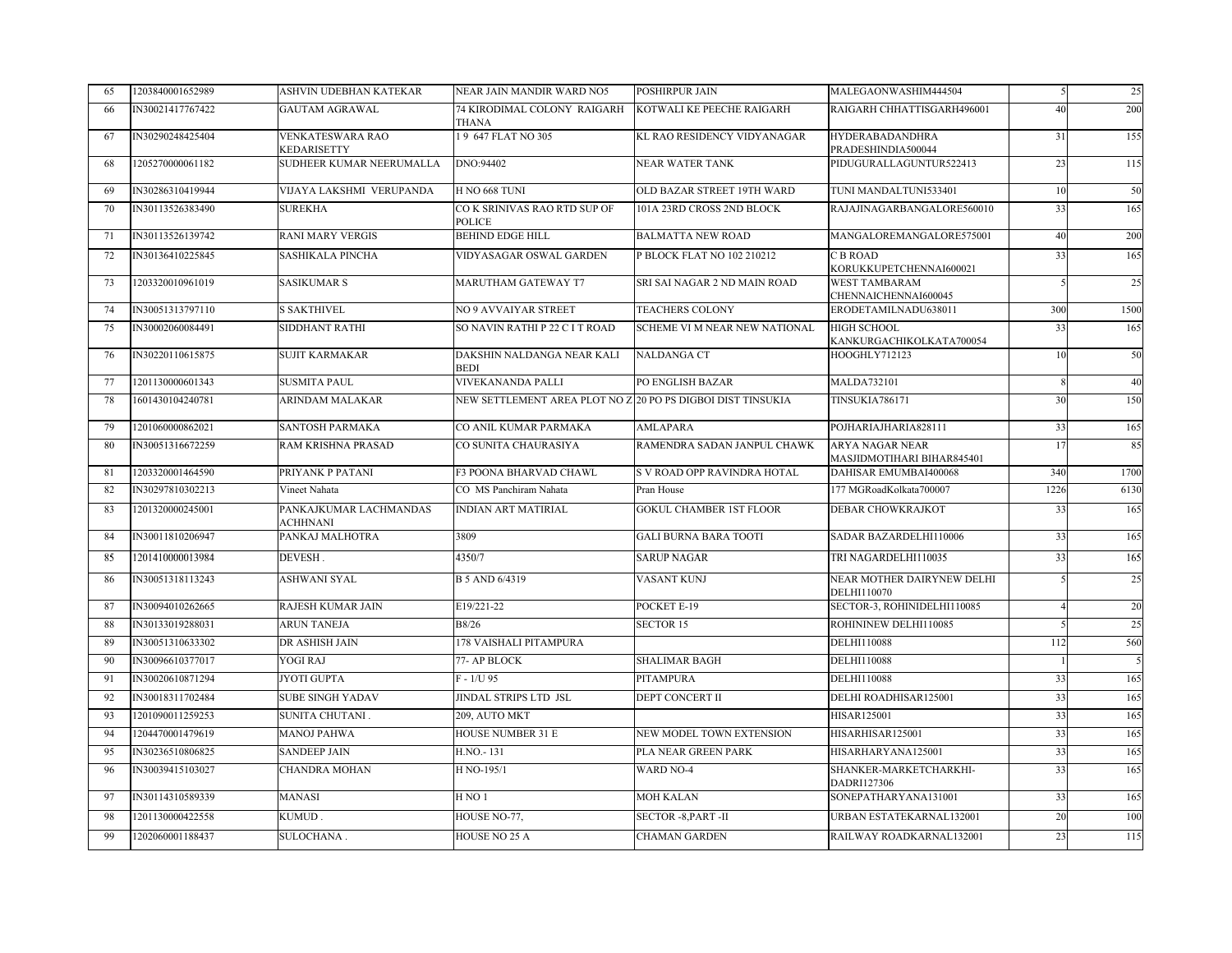| 100 | 1203350001397346 | <b>JITENDER KUMAR</b>  | 382-L                                               | MODEL TOWN                   | .PANIPAT132103                              | 60  | 300 |
|-----|------------------|------------------------|-----------------------------------------------------|------------------------------|---------------------------------------------|-----|-----|
| 101 | 1201910103632115 | KRISHAN LAL BAJAJ      | H.NO.114 SEC-18                                     | HUDA JAGADHRI                | JAGADHRI135003                              | 60  | 300 |
| 102 | 1202420100037100 | <b>SANJAY BANSAL</b>   | HOUSE NO:4/9                                        | <b>ADARSH COLONY</b>         | RAJPURA140401                               | 50  | 250 |
| 103 | IN30114310861874 | HAVELA SINGH BHATIA    | HOUSE NO 301 OLD NEW 284                            | <b>NANDI COLONY</b>          | KHANNAPUNJAB141401                          | 53  | 265 |
| 104 | 1203320000336391 | <b>RAJESH GUPTA</b>    | NANGAL KOTLI                                        | <b>GURDWARA GALI</b>         | GURDASPUR143521                             | 20  | 100 |
| 105 | 1202290000258925 | <b>BALDEV RAJ</b>      | <b>END POINT LANE NO 5</b>                          | <b>INDIRA COLONY</b>         | PATHANKOT145001                             | 11  | 55  |
| 106 | IN30267930264476 | AVINASH CHANDER MONGA  | PUNJAB NATIONAL BANK                                | <b>ABOHAR MAIN BRANCH</b>    | ABOHAR152116                                | 33  | 165 |
| 107 | IN30234910349900 | <b>HERJINDER SINGH</b> | W <sub>NO7</sub>                                    | <b>HARI NAGAR</b>            | UDHAMPUR182101                              | 29  | 145 |
| 108 | IN30167010000244 | MANISH AGRAWAL         | 16 A/205                                            | HIG                          | VASUNDHRAGHAZIABAD(U.P)20101                | 33  | 165 |
| 109 | IN30105510155910 | RAJ HANS JAISWAL       | 31/76, GHUMNI BAZAR                                 |                              | KANPUR (U.P.)208001                         | 50  | 250 |
| 110 | IN30055610114540 | <b>MOHD. TARIQ</b>     | 99/82 BECON GANJ                                    | <b>MANNA PURWA</b>           | <b>KANPUR208001</b>                         |     | 25  |
| 111 | IN30105510361644 | <b>MALA SHUKLA</b>     | 125/82, L - BLOCK                                   | <b>GOVIND NAGAR</b>          | KANPUR208006                                | 33  | 165 |
| 112 | IN30169610362484 | USHA KATIYAR           | <b>MIG 13</b>                                       | <b>SECTOR 4</b>              | BARRA 2KANPUR208027                         | 33  | 165 |
| 113 | IN30051313382163 | <b>ANUJ PANDEY</b>     | 138/45 FATEH GANJ AMINABAD                          | <b>LUCKNOW</b>               | UTTAR PRADESH226018                         | 25  | 125 |
| 114 | IN30011810369915 | SATYA VIR SINGH RANA   | 45                                                  | NEW PRABHAT NAGAR            | MEERUTUP250001                              | 45  | 225 |
| 115 | IN30177415194449 | SARAFOODADEEN          | 100                                                 | KHAIL KHUDAR                 | KAIRANAMUZAFFARNAGAR251001                  | 1.5 | 75  |
| 116 | 1203040000049951 | MAYANK GOYAL           | ARYA NAGAR                                          |                              | FIROZABAD283203                             | 100 | 500 |
| 117 | IN30100610110195 | MAYANK GOEL            | 77, HINGAN KATRA                                    |                              | <b>JHANSI284002</b>                         | 33  | 165 |
| 118 | IN30112716891794 | <b>DINESH KUMAR</b>    | 35,                                                 | SANJAY NAGAR,                | OPP. RAILWAY<br>STATION, ALWAR301001        | 33  | 165 |
| 119 | 1201770100784145 | <b>SAROJ GUPTA</b>     | 87. BANK COLONY                                     | WARD NO. 33                  | ALWAR301001                                 | 33  | 165 |
| 120 | IN30116030042461 | CHHITAR MAL AGARWAL    | SHARWVNA KUMAR SHANKAR LAL KHAZANE WALON KA RASTA,  |                              | CHANDPOLE BAZAR, JAIPUR302001               | 33  | 165 |
| 121 | IN30116030092615 | <b>SITARAM</b>         | H NO. 927,                                          | <b>BABA HARISHCHAND MARG</b> | CHANDPOLE BAZARJAIPUR302001                 | 33  | 165 |
| 122 | IN30112716126577 | KAMAL AUTO FINANCE LTD | KAMAL CO PREMISES                                   | OPP GPO                      | MIROADJAIPUR302001                          | 100 | 500 |
| 123 | 1201770100372195 | USHA GUPTA             | 1288-5 CHOWKDI GANGAPOLE                            | RAWAL JI KA BAZAR            | JAIPUR302002                                | 33  | 165 |
| 124 | 1201770100166065 | GIRIRAJ PRASAD GUPTA   | CHOMU HAVELI.                                       | <b>GANGAPOLE</b>             | JAIPUR302002                                | 33  | 165 |
| 125 | IN30116030161216 | <b>VEENA GUPTA</b>     | HOUSE NO. E-34,                                     | <b>BANK COLONY</b>           | AMBABADIJAIPUR302023                        | 33  | 165 |
| 126 | 1201770100073445 | SAJJAN KUMAR SHARMA    | D5/3 ULTRATECH CEMENT COLONY MOHANPURA TEH KOTPUTLI |                              | JAIPURJAIPUR303108                          |     | 25  |
| 127 | 1202470000395596 | RAM KRISHN SHARMA      | <b>SHIV COLONY</b>                                  |                              | DAUSA 171DAUSA303303                        | 33  | 165 |
| 128 | IN30133020771656 | SIDDHI MEHRA           | H.NO. 1 CHAND BHAWAN                                | <b>KALA BAGH</b>             | AJMER(RAJ.)305001                           | 40  | 200 |
| 129 | 1203300000089844 | <b>AMIT LAHOTI</b>     | V PO KURAJ TEH -                                    | RAILMAGRA, KURAJ             | <b>DISTT</b><br>RAJSAMAND, RAJSAMAND321231  | 100 | 500 |
| 130 | 1203660000146070 | SNEH LATA GUPTA        | C/O DHANRAJ GUPTA                                   | <b>BAGWAS MOHALLA</b>        | WARD NO. 10SADULPUR331023                   | 10  | 50  |
| 131 | 1204370000048255 | Uma Maroo              | Ward No.- 28,                                       | Bharech Marg,                | Sikar332001                                 | 20  | 100 |
| 132 | IN30177414027472 | HANUMAN PRASAD RATHI   | <b>JASSUSAR GATE</b>                                | <b>NEAR 15 NO SCHOOL</b>     | BIKANER334001                               | 50  | 250 |
| 133 | 1601010000168871 | PRASHANT KUMAR SIPANI  | OPP. BAGINARA MANDIR,                               | <b>NEAR WATER TANK</b>       | CHIMPO KA MOHALLA,<br>GOGAGATEBIKANER334005 | 33  | 165 |
| 134 | IN30088814638147 | NAVRATAN KHAJANCHI     | ARIHANT PAPAD UDYOG,                                | MUKIM BOTHRA KA MOHALLA      | BIKANERRAJASTHAN334005                      | 33  | 165 |
| 135 | IN30133020103614 | ROSHNI SHARMA          | <b>496 VINOBA BASTI</b>                             |                              | SRIGANGANAGAR(RAJASTHAN)335<br>001          | 33  | 165 |
| 136 | IN30116030310210 | PRAMOD KUMAR JAIN      | <b>AASTHA HOSPITAL</b>                              | HOSPITAL ROAD                | <b>MAKRANADISTT- NAGAUR</b><br>(RAJ.)341505 | 33  | 165 |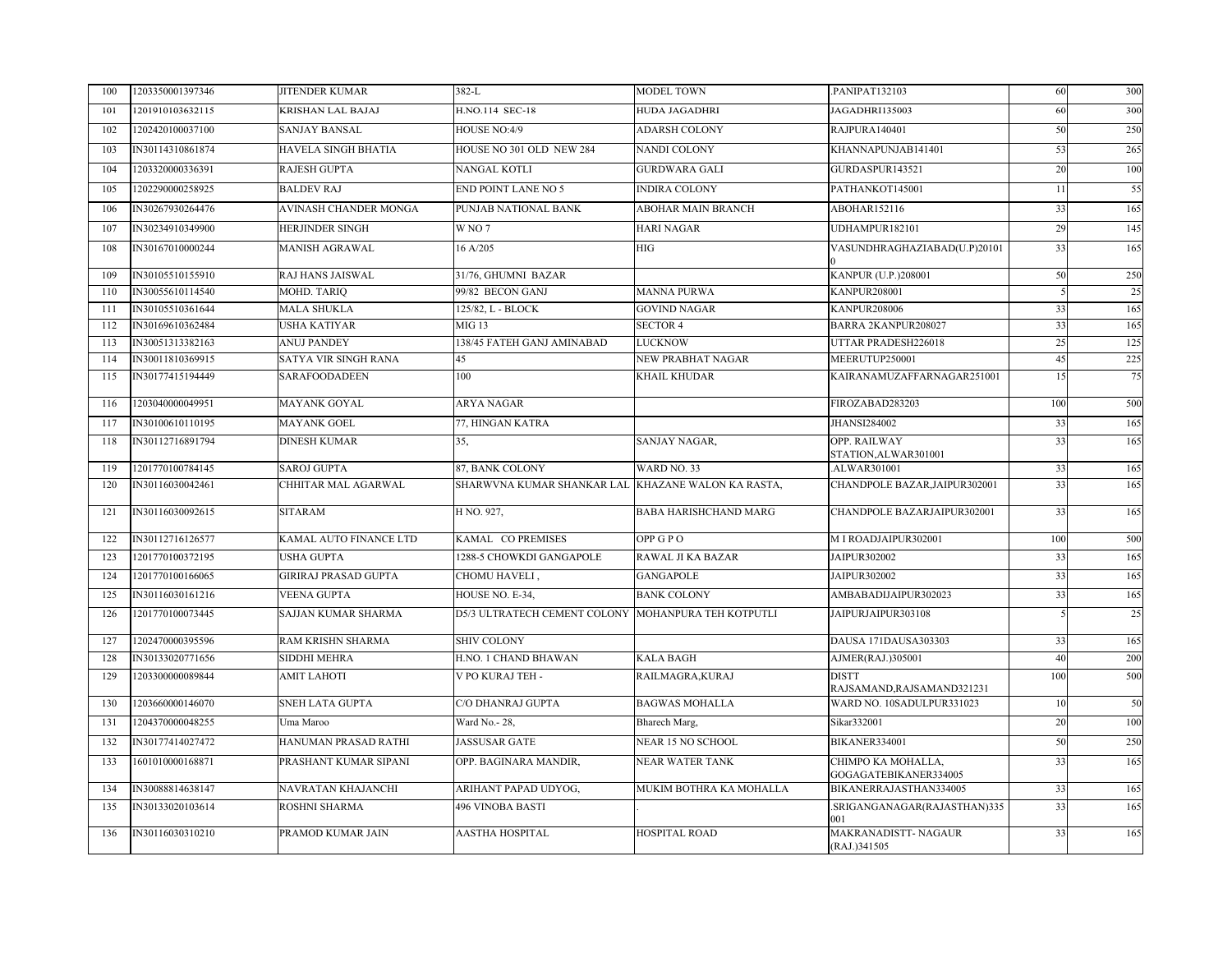| 137 | 1201210100038945 | INDU GROVER                                  | A-275, SHASTRI NAGAR         |                                | JODHPUR342003                       | 33 | 165 |
|-----|------------------|----------------------------------------------|------------------------------|--------------------------------|-------------------------------------|----|-----|
| 138 | 1201210100120702 | ANKIT BAHETI                                 | <b>SUSHIL TYRE</b>           | <b>CHOPASANI ROAD</b>          | JODHPUR342043                       | 33 | 165 |
| 139 | 1201980000056902 | PRAKASHCHANDRA LILADHAR<br>KANABAR           | SAHJANAND BHUVAN.            | 3-RAGHUVIR PARA,               | <b>RAJKOT360001</b>                 | 33 | 165 |
| 140 | IN30103924423415 | ALPESH B MEHTA                               | <b>CHANDAN VILLA</b>         | <b>STREET NO 1</b>             | DIWAN PARARAJKOT360001              | 33 | 165 |
| 141 | IN30097410615787 | KANUBHAI MAGANLAL CHATVANI SHINGALA AND CO., |                              | 208, MADHAV COMPLEX,           | DR. YAGNIK ROAD, RAJKOT.360001      | 33 | 165 |
| 142 | IN30097410723660 | BHALALA MUKTABEN MANOJBHAI MOHAN KUNJ,       |                              | 2, BHAKTINAGAR STATION PLOT,   | RAJKOT.360001                       | 33 | 165 |
| 143 | 1201980000040630 | RAJESH S MEGHANI                             | 7 - PARSNA NAGAR,            | 'PITRU KRUPA',                 | RAJKOT360001                        | 33 | 165 |
| 144 | IN30199110838932 | <b>SEJAL MILAN DESAI</b>                     | A-12, CHANKYA                |                                | SHROFF ROADRAJKOT360002             | 33 | 165 |
| 145 | 1301990000170828 | ASHISH RAJESHBHAI THUMMAR                    | 3 RANCHOD NAGAR SOC          | <b>JALARAM</b>                 | RAJKOT360003                        | 33 | 165 |
| 146 | 1201800000063642 | NATHAVANI MEHULKUMAR<br>ARVINDBHAI           | BLOCK NO 4 JAY COMPLEX       | BEHIND PANCHAYAT BUS STOP      | UNIVERSITY ROADRAJKOT360005         | 33 | 165 |
| 147 | IN30097410200402 | HARSHA C. MEHTA                              | 15, BHOJRAJPARA.             | JALARAM SOCIETY,               | GONDAL.360311                       | 33 | 165 |
| 148 | IN30097410964425 | REKHABEN KHANDHADIA                          | NANI BAZAR.                  | KHIJDA STREET,                 | GONDAL.360311                       | 33 | 165 |
| 149 | 1201800000136687 | NAYNA VINODKUMAR KOTAK                       | LANGHAWAD DHARIA             | NR.HANUMAN TEMPLE              | JAMNAGAR361001                      | 33 | 165 |
| 150 | 1301440001373657 | PARAS KUMAR SHETH                            | FLAT NO 5                    | KISHAN KANAIYA APPT            | LIMDA LANE<br>ROADJAMNAGAR361001    |    | 25  |
| 151 | IN30097410447543 | ATUL MAKANLAL SHAH                           | MAHALAXMI CHOWK,             | NR. LADI'S SCHOOL,             | NAGAR DELI, JAMNAGAR. 361001        | 33 | 165 |
| 152 | 1201200000026328 | DARSHIT KISHORBHAI PAREKH                    | <b>BORDI FALI</b>            | OPP. MORAR BAG,                | NR. CHANDI<br>BAZAR, JAMNAGAR361001 | 33 | 165 |
| 153 | IN30097411525051 | MEHTA PRAVINCHANDRA<br>JESANGLAL HUF         | JESANG NIVAS,                | BEHIND G.P.O.                  | JAMNAGAR361001                      | 33 | 165 |
| 154 | 1203390000010777 | PRAGNA NILESH PATEL                          | $B-14/240$ ,                 | RANJITNAGAR.                   | JAMNAGAR361005                      | 33 | 165 |
| 155 | IN30097410811150 | ASHVINBHAI RAMJIBHAI<br>RAMOLIYA             | KHUBHNATH PARA STREET NO. 1, | DIST. JAMNAGAR,                | KALAVAD. (SHITLA)361160             | 33 | 165 |
| 156 | IN30097411297384 | TRIVEDI SUNIL A.                             | H. NO. A/1P QUARTER,         | NR. HOSPITAL,                  | DIU362520                           | 23 | 115 |
| 157 | IN30097410633164 | RANJANBEN HARJIBHAI PATEL                    | NARSI PARA,                  | B/H. SWAMI NARAYAN TEMPLE,     | DHRANGADHRA.363310                  | 33 | 165 |
| 158 | IN30045013205414 | SONAL SANJAY VYAS                            | <b>302 SAMARTH APPT</b>      | AJAYWADI SUBHASH NAGAR         | BHAVNAGARGUJARAT364001              | 33 | 165 |
| 159 | 1204470002253353 | AJAYKUMAR P VAGADIYA                         | M G ROAD                     | <b>BHAVNAGAR</b>               | BHAVNAGARBHAVNAGAR364001            |    | 10  |
| 160 | IN30199110083965 | MEENABEN B. SHAH                             | <b>LAXMI APPTARTMENT</b>     | NR. SWAMINARAYAN GURUKOOL      | SARDAR NAGARBHAVNAGAR364001         | 33 | 165 |
| 161 | IN30199110186725 | <b>BHUMI U. SHETH</b>                        | TULSI BAXI NI DELI           | <b>BHADEVANI SHERI</b>         | BHAVNAGAR364001                     | 18 | 90  |
| 162 | 1202890000864870 | ANIL NANUBHAI CHAUHAN                        | <b>BLOCL NO 99</b>           | <b>JUNA SINGALIYA</b>          | BHARATNAGARBHAVNAGAR364002          | 33 | 165 |
| 163 | IN30373510002130 | RAJNIKANT PANACHAND SHAH                     | 320 VIJAYRAJ NAGAR           | <b>BHAVNAGAR</b>               | BHAVNAGAR GUJARAT364003             |    | 45  |
| 164 | IN30199110481553 | NIYANTLATABEN DHANJIBHAI<br>BHAVSAR          | C/O. L. D. PATEL HIGH SCHOOL | <b>RANGHOLA</b>                | DIST. BHAVNAGAR364230               | 33 | 165 |
| 165 | IN30098210504172 | HARSHADKUMAR DALICHAND<br>SHAH               | 50, DHANLAXMI MARKET         | <b>REVDIBAZAR</b>              | AHMEDABAD380002                     | 33 | 165 |
| 166 | 1201060000507026 | KHUSBUKUMARI NARESHKUMAR<br><b>CHOPRA</b>    | B/8, M.S.APPT                | OPP:RITA PARK SOC              | SHAHIBAUGAHMEDABAD380004            | 33 | 165 |
| 167 | 1203150000030868 | ROHITKUMAR CHIMANLAL SHAH                    | B/2, ABHINANDAN FLAT,        | NR. KOTHARI TOWER,             | SABARMATIAHMEDABAD380005            | 33 | 165 |
| 168 | IN30177412840960 | <b>PRAKASHCHANDRA</b><br>RAMESHCHANDRA SHAH  | D 2 HARISH APPARTMENT        | <b>SHANTIVAN BUS STAND</b>     | PALDIAHMEDABAD380007                | 33 | 165 |
| 169 | 1301520000101409 | MAUSAM JIGISHKUMAR SHAH                      | 2, SUDEVI PARK SOC,          | NR. P.T.COLLEGE,               | PALDIAHMEDABAD380007                | 33 | 165 |
| 170 | IN30075711027902 | SHAH CHANDRIKABEN RASIKLAL                   | 7 AAKAR APTS JAWAHAR COLONY  | <b>JAWAHAR CHAWK MANINAGAR</b> | AHMEDABAD380008                     | 33 | 165 |
| 171 | 1204720010352876 | VIDHI M KANSARA                              | A 303 KANCHANBHUMI APP BHE   | KNAK KALA 100 FT ROAD          | SATELLITEAHMEDABAD380015            | 18 | 90  |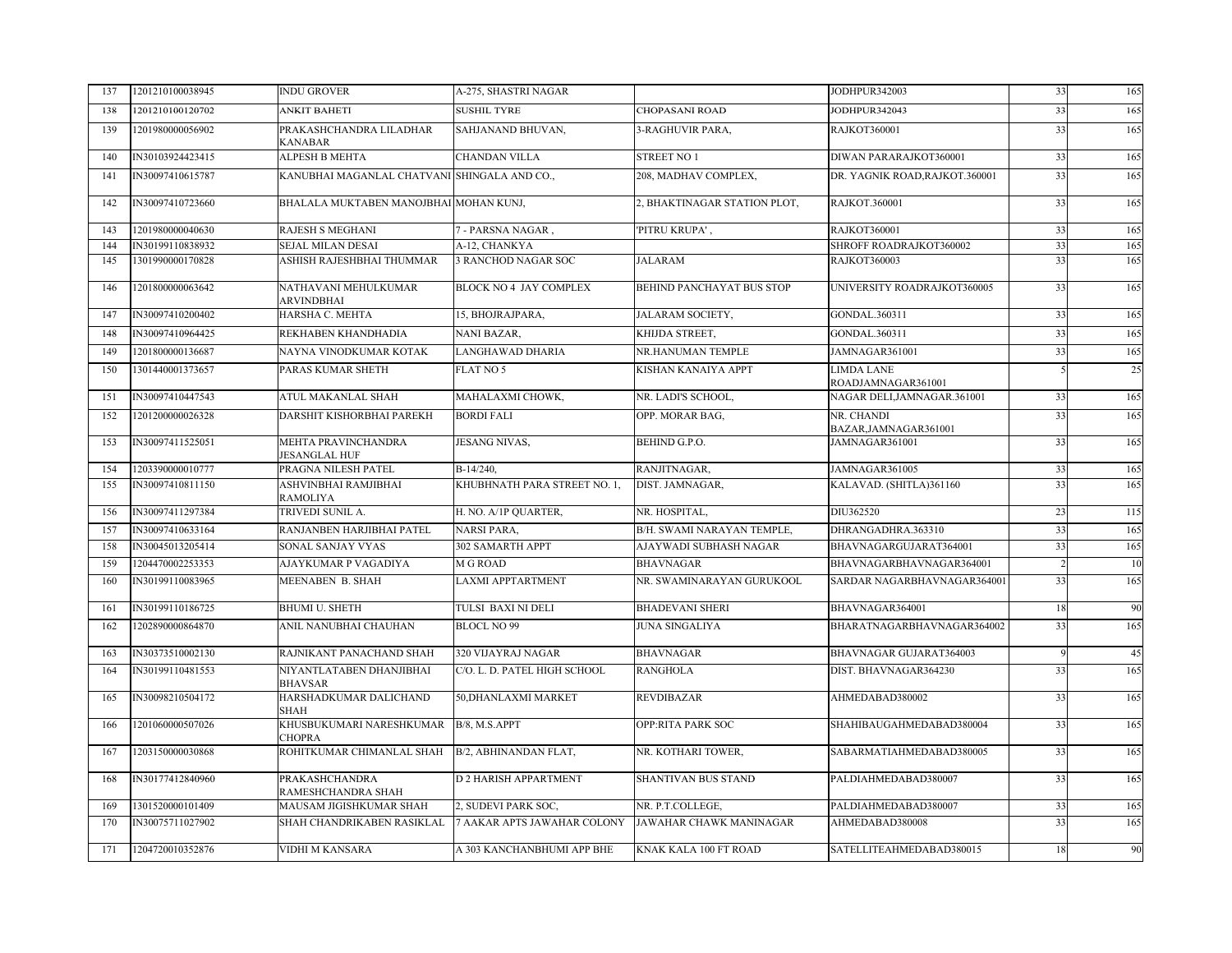| 172 | IN30305210024456 | RAJESHKUMAR R PATEL                     | A/4, PARNKUNJ FLATS PART-2                             | MEGHANINAGAR                            | AHMEDABAD380016                                           | 33  | 165 |
|-----|------------------|-----------------------------------------|--------------------------------------------------------|-----------------------------------------|-----------------------------------------------------------|-----|-----|
| 173 | IN30305210122633 | MAYUR NATUBHAI PATEL                    | J-16-SANKRUT FLAT                                      | NR, HIRABAUG SOC                        | GHATLODIAAHMEDABAD380061                                  | 10  | 50  |
| 174 | 1301520000007165 | SHAILESHKUMAR JIVANLAL<br>PRAJAPATI     | OPP ADC BANK NR<br><b>GUJARATISCHOOL</b>               | <b>BHAGAT NI CHALI</b>                  | ODHAVAHMEDABAD382415                                      | 33  | 165 |
| 175 | IN30087030001723 | CHAVDA PIYUSH MILANBHAI                 | A/5 KISHORKUNJ SOCIETY                                 | OPP. A.M.T.S. BUS STOP                  | CHANDKHEDADIST.<br>GANDHINAGAR382424                      | 33  | 165 |
| 176 | 1206490000004493 | SONABAHEN RAJENDRAKUMAR<br>PATEL        | AT & POST GOZARIA, IN VANTA,                           | NR.SIDDHANATH MAHADEV,                  | TA: MEHSANAMEHSANA382825                                  | 33  | 165 |
| 177 | 1204440000125639 | RACHANABEN MAHENDRASINH<br><b>SOKAR</b> | G/10, KRISHNADHAM FLATS                                | NR, OM BUNGLOWS                         | DHARAM ROADMEHSANA384002                                  | 33  | 165 |
| 178 | IN30148510013355 | MANJULABEN KANTILAL<br>THAKKAR          | <b>GAYATRI SOCIETY - 1</b>                             |                                         | <b>HARIJ (N.GUJ.)384240</b>                               | 33  | 165 |
| 179 | IN30097411217482 | ALPESH JIVATLAL MEHTA                   | SAMRUDDHI APARTMENT                                    |                                         | DEESA. DIST. BANASKANTHA<br>(GUJ.)385535                  | 12  | 60  |
| 180 | IN30305210296546 | RIKENKUMAR ARUNBHAI PATEL               | AT-MAHIJ                                               | <b>BAREJA BHAG</b>                      | KHEDA387120                                               | 20  | 100 |
| 181 | IN30199110340961 | KAUSHAL ANTANI                          | D/2, SHRI MADHURAM FLATS                               | NEAR CHANAKYA PURI CROSS ROAD           | CHANAKYA<br>ROADVADODARA390008                            |     | 10  |
| 182 | 1203320000658644 | <b>ASHOK SHYAMSUNDER SHAH</b>           | 301-7 PAWAN FLATE ANAND NAGAR SOCIETY 7 ZETALAPUR ROAD |                                         | VADODARABARODA390020                                      | 20  | 100 |
| 183 | 1301670000294981 | SHAH PARESH POPATLAL                    | <b>B/36 LALITA NAGAR SOC</b>                           | <b>NEAR RAJESH TOWER</b>                | GOTRIVADODARA390021                                       | 30  | 150 |
| 184 | 1301670000522809 | DIPAKKUMAR FOGATLAL RANA                | <b>B/35 ISHWARSHANTI SOCIETY</b>                       | NR. AMBALAL PARK BHIGHT SCHOOL          | <b>BH CHARBHUJA COMPL</b><br>KARELIBAUGVADODARA390022     | 20  | 100 |
| 185 | 1204310000056261 | HARISH SHANTILAL VAKHARIA               | PLOT NO. 40 / A.                                       | MAHALAXMI IND SOCIETY,                  | OPP. CORP PLOT, BAMROLI<br>ROAD, SURAT394210              | 44  | 220 |
| 186 | 1204150000157238 | NISHITKUMAR AJITBHAI MEHTA .            | 6-B, STERLING APT, B/H RATNA                           | SHAGAR SCHOOL, KAJI NU MAIDAN           | GOPIPURASURAT395001                                       | 33  | 165 |
| 187 | 1204150000128692 | JIGNESH DHIRAJLAL MEHTA.                | 403.GOPINATH APP.                                      | <b>MAIN ROAD</b>                        | MAHINDRPURASURAT395003                                    | 33  | 165 |
| 188 | IN30015910222456 | JITENDRA DILIPBHAI DESAI                | H-406 PRAMUKH RESIDENCY                                | DAMAN ROAD NEAR CHALA GRAM<br>PANCHAYAT | VILLAGE CHALA TALUKA<br>PARDIVALSAD GUJARAT396191         | 20  | 100 |
| 189 | 1304140003924373 | <b>GAURAV SAXENA</b>                    | <b>ENERCON INDIA LTD</b>                               | SURVEY 33 NR SILVER INDC                | ESTATE BHIMPOREDAMAN396210                                | 10  | 50  |
| 190 | IN30090710105446 | ASHOK KANTILAL SHAH                     | 187/189 GURUKUL CHAMBERS,                              | MUMBADEVI ROAD,                         | MUMBAI400002                                              | 33  | 165 |
| 191 | IN30135610074312 | JAYESH YUVRAJ ATHAVIA                   | CANARA BANK, S.S. (O), C.O.,                           | <b>MAKER TOWER,</b>                     | CUFFE PARADE, MUMBAI.400005                               | 33  | 165 |
| 192 | 1201070000024781 | SHARMILA SWAMINATHAN IYER               | NEW SUNITA APARTMENTS                                  | 169B/8B,                                | SION(EAST)MUMBAI400022                                    | 33  | 165 |
| 193 | IN30021414062947 | VIRAJ KIRAN KUDALKAR                    | <b>B 19 SWAPNA SAFALYA TEMKAR</b><br>RD WORLI          |                                         | MUMBAI MAHARASHTRA400025                                  | 20  | 100 |
| 194 | IN30040910167141 | CARMEN RODRIGUES                        | <b>85 CHARLES VILLA</b>                                | <b>KALINA</b>                           | SANTACRUZ (E)MUMBAI400029                                 | 70  | 350 |
| 195 | 1201090002041025 | HEMALATA HASMUKH DEDHIA                 | ROOM NO.20/21, HIRJI BHOJRAJ                           | CHAWL NO. 151, R.B.MARG                 | MUMBAI400033                                              | 33  | 165 |
| 196 | IN30247040261027 | PRAMMILA MAHAJAN                        | <b>INDRA DARSHAN 13/1401</b><br>LOKHANDWALA            | NEAR MILLAT NAGAR ANDHERI WEST          | <b>AZAD NAGAR S O AZAD</b><br>NAGARMUMBAI400053           | 170 | 850 |
| 197 | IN30023912451107 | PRAKASHINI GANESH SHENOY                | 2/22, SONAL APPT, JAYPRAKASH                           | <b>NAGA GOREGAON (E)</b>                | MUMBAIMUMBAI400063                                        |     | 10  |
| 198 | IN30090710501850 | <b>BHAMINI KIRAN PAREKH</b>             | 1003 SMRUTI CHSL                                       | M G CROSS ROAD NO.4                     | KANDIVALI WESTMUMBAI400067                                | 33  | 165 |
| 199 | 1201090006492762 | SURLE RAVINDRA R.                       | OPP VIJAYA BANK R.C.MARG                               | 13/2/3 MAHATMA JYOTIBA PHULE            | <b>NAGAR</b><br>C.H.S.CHEMBURMUMBAI400071                 |     | 25  |
| 200 | 1301240003713535 | SUDESH SUDAM GADEKAR                    | G-1, SHREE SAI AMRUT,                                  | SHREE SAI JANTA CO-OP. HSG, SO          | JANTA SOCIETY MARG,<br>GHATKOPARMUMBAI400077              | 50  | 250 |
| 201 | IN30197510065375 | HEMA AHUJA                              | <b>54 DARLING APARTMENTS</b>                           | MINI LAND TANK ROAD                     | BHANDUP WESTMUMBAI400078                                  |     | 25  |
| 202 | IN30226911914444 | VAISHALI MOHANLAL GALA                  | 6 623 DARSHANA APT 90 FEET<br>ROAD.                    | ABOVE RAVINDRA NURSING HOME,            | <b>MULUNDE</b><br>MUMBAI, MAHARASHTRA400081               | 63  | 315 |
| 203 | IN30197510059854 | MENKA KISHOR SUKHEJA                    | BLDG NO 1, FLAT NO 108                                 | <b>INDRAPRASTHA COOP SOC</b>            | NEW MHADA COLONY, MAHAKALI<br>RDANDHERI EAST MUMBAI400093 | 33  | 165 |
| 204 | IN30021410183142 | REENA MALIK                             | 31/205 VSNL STAFF QUARTERS                             | NEAR OSHIWARA POLICE STATION            | JOGESHWARI WESTMUMBAI400102                               | 33  | 165 |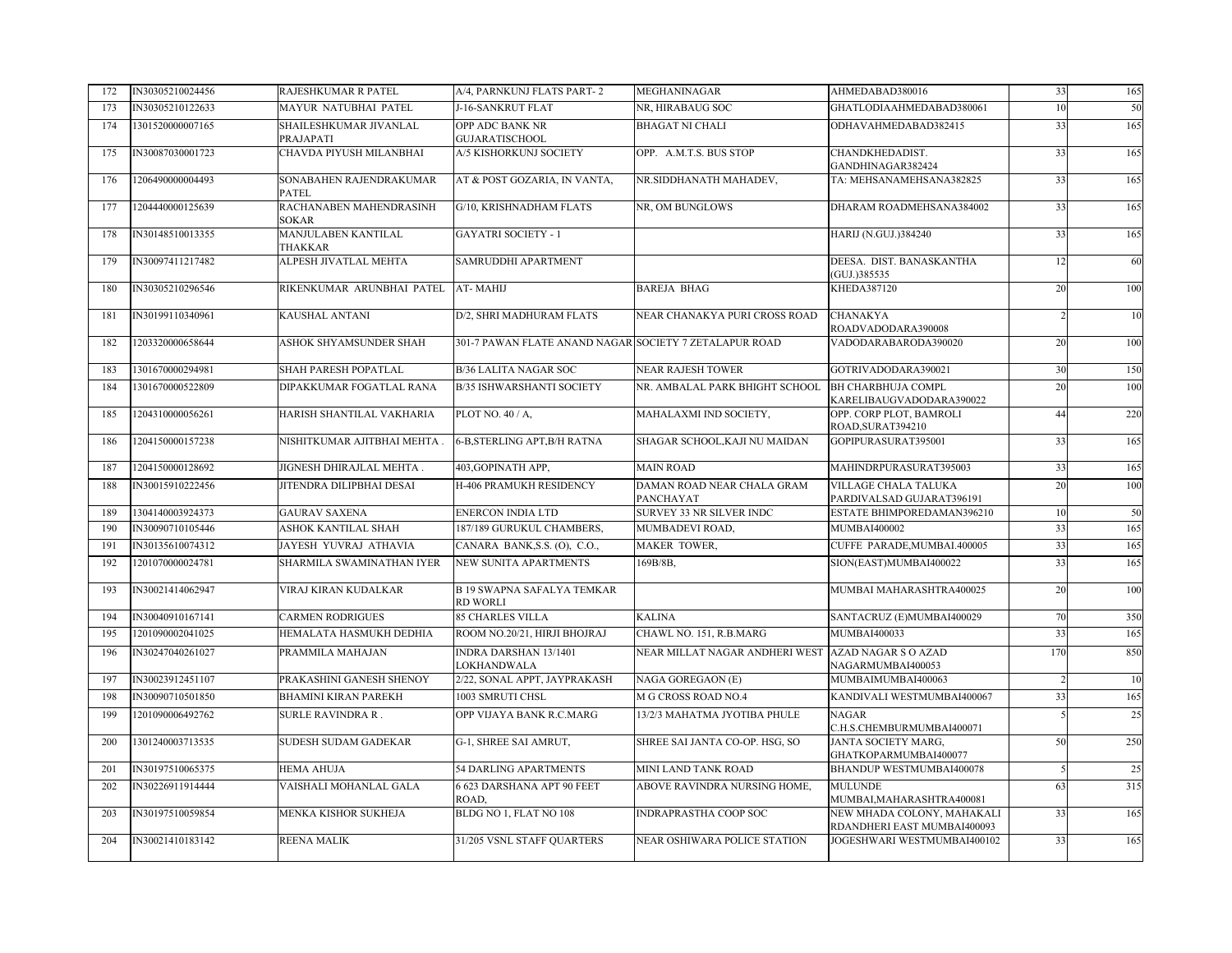| 205 | IN30059710118524 | NIRMALARANI KAMINENI                   | 301, A 5 JHELUM CO OP HSG SOC<br><b>LTD</b> | LOKUPVAN I, THANE (W)        | 400601                                                   | 100 | 500 |
|-----|------------------|----------------------------------------|---------------------------------------------|------------------------------|----------------------------------------------------------|-----|-----|
| 206 | 1203710000016341 | DAYAL HIRJI CHOUDHARY HUF              | 305, SHEETAL KUNJ                           | <b>DEVCHAN NAGAR</b>         | BHAYNDAR (WEST)THANE401101                               | 33  | 165 |
| 207 | IN30051317595329 | MILDRED SUSAN LEMOS                    | H No 101 NEAR THE CHURCH                    | <b>NUVEM</b>                 | SALCETTE GOAGOA<br>MAHARASHTRA INDIA403604               | 60  | 300 |
| 208 | IN30364710025949 | <b>GAURAV GOVIND MUNDADA</b>           | YUVA INVESTMENTS                            | <b>C\O.MANISH TEXTILES</b>   | 1162, RAVIWAR PETH OPP. AGRASEN<br>BHAVANPUNE411002      | 100 | 500 |
| 209 | IN30047640375935 | RAJESH CHAMPALAL JAIN                  | 355 RASTA PETH                              | <b>TRIPUTI COMPLEX</b>       | OPP KEM HOSPITALPUNE411011                               | 33  | 165 |
| 210 | 1201060002257095 | <b>SURESH MARUTI KOTE</b>              | <b>NO 305 JAYANT APPTS</b>                  | <b>BIBWEWADI</b>             | <b>PUNE411037</b>                                        | 100 | 500 |
| 211 | IN30177410059499 | Tukaram Manikrao Varat                 | Pl No 60/A                                  | Nr Gas Godawn Pipeline Road  | Aikya Nagar SavediAhmednagar414003                       | 25  | 125 |
| 212 | IN30177411899992 | DATTATRAY KRISHNAJI<br><b>NALAVADE</b> | A P BARADGAON                               | <b>SUDRIK</b>                | KARJATAHAMDNAGAR414403                                   |     | 90  |
| 213 | 1201090700077313 | KAILAS RATANLAL BAFNA                  | 179, OLD AGRA ROAD,                         | A/P. IGATPURI DIST. NASIK    | IGATPURI422403                                           | 10  | 50  |
| 214 | 1203350001124015 | SHARAD KASHINATH SHIRULE               | OPP BHATE WADI LAVAN LANE 790               | <b>AT/PO/TAL PAROLA</b>      | DIST JALGAONPAROLA425111                                 | 10  | 50  |
| 215 | 1203440000538735 | <b>VIJAY VITHAL BHARAMBE</b>           | <b>BLOCK NO.6.</b>                          | <b>SWAMINI APPT</b>          | SHARDA NAGARBHUSAWAL425201                               | 10  | 50  |
| 216 | IN30112716739882 | RENUKADEVI DEVISETTY                   | <b>CITY POST OFFICE ROAD</b>                | <b>RAM SHIV MANDIR GALLI</b> | ITWARINAGPUR440002                                       | 33  | 165 |
| 217 | 1302310000053817 | LILAVANTI SHANTILAL DEDHIA             | KANTILAL KHIMJI AND CO                      | RAJURKAR COMPOUND            | TILAK ROADAKOLA444001                                    | 30  | 150 |
| 218 | 1302310000019387 | ANAND RAMESHCHANDRA<br><b>CHANDAK</b>  | YAMUNA SANKUL                               | OPP. MAIN HOSPITAL           | <b>AKOLA444001</b>                                       | 33  | 165 |
| 219 | 1203230000228831 | SURESHWAR.                             | H 360 NHDC COLONY                           | <b>NARMADA NAGAR</b>         | TEH PUNASA DIST KHANDWAEAST<br>NIMAR450119               | 15  | 75  |
| 220 | IN30051319291142 | RISHITA SOMANI                         | <b>HNO 165</b>                              | <b>GUMASHTA NAGAR</b>        | NEAR VYANKTESHINDORE<br>MADHYA PRADESH452001             | 50  | 250 |
| 221 | IN30198310068818 | RAM GILDA                              | 47/5, IDA COMPLEX,                          | NEAR HORMONY PLAZA,          | <b>AGRAWAL NAGAR, MAIN</b><br>ROAD, INDORE (M.P.) 452001 | 33  | 165 |
| 222 | 1202620000149671 | <b>MANJU SURANA</b>                    | 141-B CHATRAPATI NAGAR                      |                              | <b>INDORE452005</b>                                      | 15  | 75  |
| 223 | IN30051314558829 | <b>RITESH TOTLA</b>                    | <b>46 A ANNAPURNA NAGAR</b>                 | <b>INDORE</b>                | MADHYA PRADESH452009                                     | 136 | 680 |
| 224 | 1204720011173161 | PRIYA JAIN                             | 143/1 SHRI MANGAL NAGAR                     | <b>BICHOLI HAPSI ROAD</b>    | INDORE452016                                             |     | 25  |
| 225 | 1201130000044346 | <b>SAROJ SOMANI</b>                    | <b>DEED WANA</b>                            | <b>OLI LASHKAR</b>           | GWALIOR474001                                            | 10  | 50  |
| 226 | 1204470004099079 | DWARIKA PRASAD PRADHAN                 | CHOWK COLONY B E H ROAD PO                  |                              | <b>REWA486001</b>                                        | 30  | 150 |
| 227 | IN30045010726046 | MOHINI JAIN                            | 11 A, AVENUE B                              | SECTOR 2, WARD-39            | BHILAI-1,<br>DURGCHATTISGARH490001                       | 33  | 165 |
| 228 | IN30045010887337 | <b>SUKHDEO RATHI</b>                   | M/S S D RATHI AND CO                        | 12, PATEL COMPLEX            | PADMANABHDURDURG491001                                   | 33  | 165 |
| 229 | IN30039417794673 | RUCHITA JAIN                           | 15-1-503/C/16 3RD FLOOR                     | FEELKHANA BEGUMBAZAR         | ASHOK MARKETHYDERABAD500001                              | 33  | 165 |
| 230 | IN30102213265989 | <b>SUNITA</b>                          | 1 24 100/1                                  | <b>INDIRA NAGAR COLONY</b>   | LOTHKUNTASECUNDERABAD<br>A.P.500015                      | 33  | 165 |
| 231 | IN30021412524539 | PRATAAPAGIRI UDAY BHASKAR              | PLOT 56 NAVODAYA COLONY                     | EIAMMABANDA ROAD             | OPP-K P H B COLONY,<br>KUKATPALLYHYDERABAD,              | 50  | 250 |
| 232 | 1203070000131281 | NAGOOR KALYANI                         | H NO:2-2-264                                | <b>STREET: DUBBAWADA</b>     | POST:METPALLYKARIMNAGAR<br>DIST505325                    | 25  | 125 |
| 233 | IN30102221489600 | YARAM SHANKAR REDDY                    | QNO C 138 BUNGLOWS AREA                     | P V COLONY                   | MANUGURUKHAMMAM DIST507125                               | 33  | 165 |
| 234 | IN30039414212359 | A CHANDRA SEKHAR                       | NO 1/32 1/42                                | <b>I ROAD</b>                | ANANTAPUR515001                                          | 50  | 250 |
| 235 | IN30039417411359 | VENKAT NAVEEN MASINA                   | H NO 11/138-52                              | <b>MEDARA BAAZAR</b>         | GVR STREETGUDIVADA521301                                 | 35  | 175 |
| 236 | IN30102221347743 | MADDU SANDHYA RANI                     | D NO 24 26 87/2                             | 15 TH LINE                   | NALLACHERUVUGUNTUR522004                                 |     | 5   |
| 237 | IN30102221416276 | M V SATYANARAYANA                      | D NO 24 26 87 2                             | NALLACHERUVU                 | 15TH LINEGUNTUR522004                                    |     | 5   |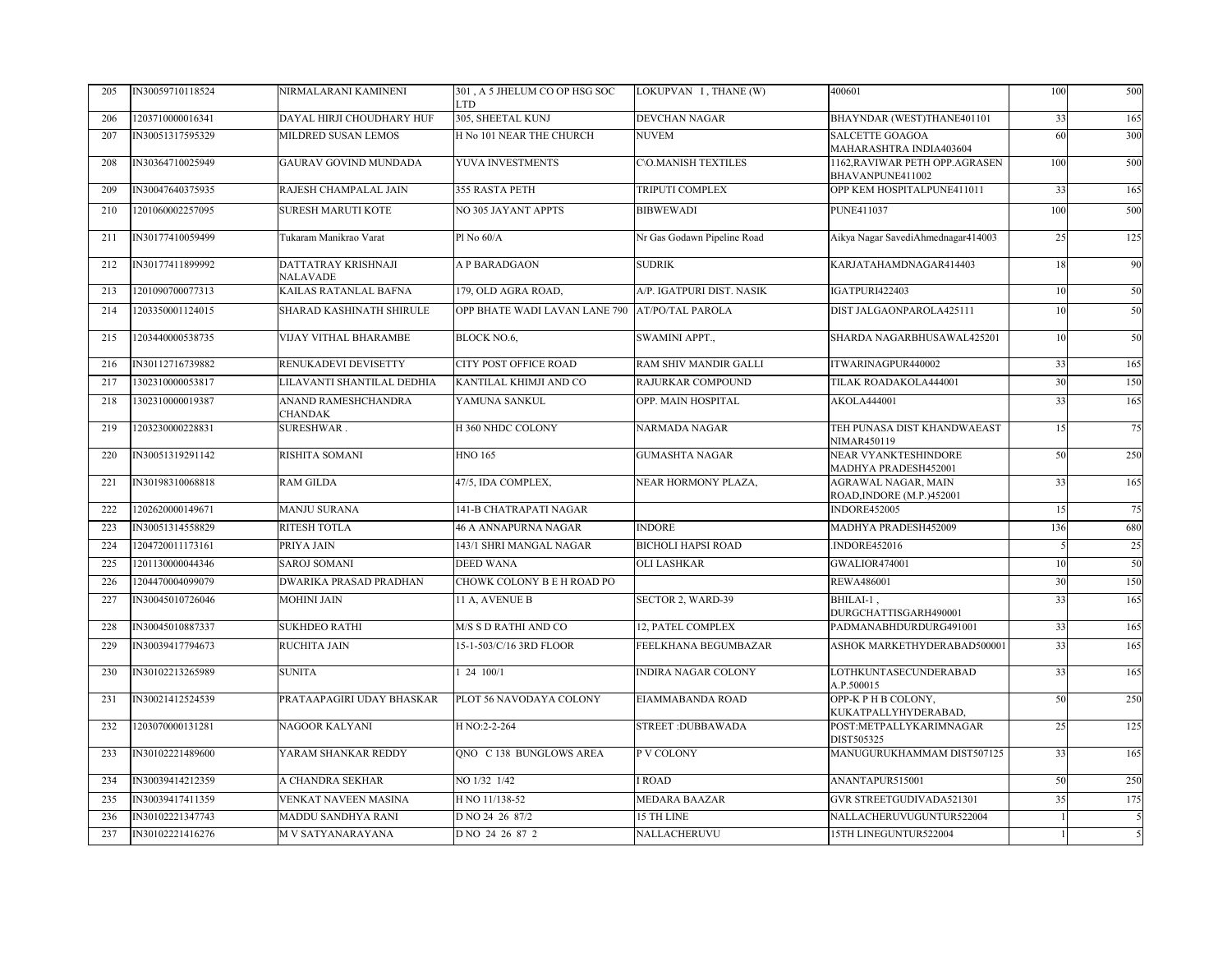| 238 | 1203520000040915 | NANNAPANENI SATYANARAYANA D NO:1-17-4 |                                                        | <b>SVN COLONY</b>                                         | GUJJANAGUNDLAGUNTUR522006                              |     | 15  |
|-----|------------------|---------------------------------------|--------------------------------------------------------|-----------------------------------------------------------|--------------------------------------------------------|-----|-----|
| 239 | 1203810000220008 | HARI NARAYANA GADAMSETTI              | H-NO-5-9                                               | <b>MAIN ROAD</b>                                          | NAGANNAPALEMGUNDLAPALLE52<br>3211                      |     | 25  |
| 240 | IN30011811662214 | SHYAMALA ANNAPOORNA<br><b>VUPPALA</b> | 10-7-34 VUPPALAVARI VEEDHI                             | ANAKAPALLI                                                | ANDHRA<br>PRADESHVISAKHAPATNAM531001                   | 33  | 165 |
| 241 | 1202230000086323 | PENMATSA SURYANARAYANA<br>RAJU        | D NO 2-37                                              | PODURU MANDAL                                             | <b>WEST GODAVARI</b><br>DIST.,JINNURU534265            | 65  | 325 |
| 242 | IN30021412391382 | TIRENDRA KUMAR                        | 271 A 271 A 1 5 C CRS 6 MN 3 STG<br>HAL                | HAL 3RD STG INDIRANGR BG                                  | <b>BANGALORE KARNATAKA560075</b>                       | 150 | 750 |
| 243 | IN30192630030082 | VAMAN K KUNJOOR                       | AISHWARYA 1ST FLOOR                                    | 1-5 N KAJAWA COMPOUND                                     | ASAIGOLIMANGALORE574199                                | 20  | 100 |
| 244 | IN30226912769267 | <b>REKHA</b>                          | <b>W/O P RAVINDRA KAMATH</b>                           | 2ND MAIN 6TH CROSS                                        | HAYAGREEVA NAGAR INDRALI<br>UDUPIKARNATAKA INDIA576102 |     | 50  |
| 245 | 1201060000767544 | <b>VINAY S JAIN</b>                   | FLAT NO- 3, 1ST FLOOR                                  | <b>BHAWAL APT</b>                                         | PARAS GARDENRAICHUR584101                              | 33  | 165 |
| 246 | 1301440004310201 | MANGALA BASAWARAJ<br>HANAMASHETTY     | 2737/4                                                 | SHRIGIRI COLONY, KALYAN NAGAR                             | BIJAPUR, SINDGIVIJAY APURA586128                       |     | 10  |
| 247 | IN30023910908698 | <b>SRIRAMA SRINIVAS</b>               | DEPARTMENT OF ELECTRICL ENGG IIT MADRS                 |                                                           | CHENNAICHENNAI600036                                   | 75  | 375 |
| 248 | IN30163741100823 | PURUSHOTHAMAN M                       | 7/9 ARJUN FLATS                                        | <b>SABARI STREET</b>                                      | MADIPAKKAMCHENNAI600091                                | 33  | 165 |
| 249 | 1203760000624750 | VIGNESHWARI RAMESH                    |                                                        | 511 ABLOCK SRINIVAS APARTMENT CUDDALORE ROAD ARIYANKUPPAM | PUDUCHERRYPONDICHERRY605007                            |     |     |
| 250 | IN30039416343467 | <b>ANANTHARAMAN</b>                   | <b>NO18</b>                                            | <b>MARIAM NAGAR</b>                                       | KARAIKAL609602                                         | 10  | 50  |
| 251 | 1204720011274303 | M DAWOOD AMMAL                        | 9/18A, NEW NO 9/91, MAIN ROAD                          | <b>RAJAGIRI</b>                                           | PAPANASAM614207                                        |     | 5   |
| 252 | 1204720011504421 | P K HAJA MAIDEEN                      | OLD NO 9/18A NEW NO 9/91                               | MAIN ROAD BAWAJI NAGAR                                    | RAJAGIRI<br>PAPANASAMTHANJAVUR614207                   |     | 5   |
| 253 | IN30039412427834 | <b>JEGATH JANANI S</b>                | OLD NO 203                                             | NEW NO 215                                                | <b>ANNAMALAIYAR</b><br>COLONYSIVAKASI626124            | 105 | 525 |
| 254 | 1203500000634706 | T R THIRUVENKADARAJ                   | 66/6                                                   | 2ND STREET                                                | THIRU NAGARKOVILPATTI628501                            | 75  | 375 |
| 255 | IN30163740500108 | POONKOTHAI K                          | 7/470 18TH STREET                                      | PHASE II                                                  | SATHUVACHARIVELLORE632009                              | 50  | 250 |
| 256 | IN30334010003493 | ARUNACHALAM C                         | NO.30/8 -1, PERUMAGOUNDAM PATTI VEPPAMPATTI PUDUR (PO) |                                                           | PUDUCHATRAM - VIANAMAKKAL<br>DT637018                  | 20  | 100 |
| 257 | IN30226910159900 | NAGARAJAN R                           | 13/114, ANNA NAGAR                                     | 2ND CROSS STREET,                                         | KULITHALAI, TAMIL NADU639104                           |     | 35  |
| 258 | IN30023910851904 | NIRMALA                               | 65 A RUPA NAGAR EXTENSION                              | RAMANATHAPURAM PO                                         | COIMBATORE641045                                       | 65  | 325 |
| 259 | IN30023914266598 | MUHAMMED RIYAS M V                    | <b>OLAVARA HOUSE</b>                                   | <b>UDUMBUMTHALA PO</b>                                    | UDUMBUMTHALA P<br>OKASARAGOD671350                     | 43  | 215 |
| 260 | IN30163740486906 | <b>MEENA PARAMESWARAN</b>             | 13/419, JANANI                                         | NEW COLONY                                                | MANKAVUPALAKKAD678001                                  | 10  | 50  |
| 261 | IN30163741198210 | JILTHESH K V                          | KANDAMKULATH VALAPPIL (HO)                             | ANNAKKAMPAD                                               | 679582                                                 | 20  | 100 |
| 262 | IN30023910012072 | JOHN A J                              | ANDUPARAMBIL                                           | RUBBER BOARD PO                                           | KOTAYAM -9KERALA686009                                 | 10  | 50  |
| 263 | IN30189510676029 | MATHEW T G                            | THALAYATTU PUTHENVEEDU                                 | KARAKKAD PO                                               | ALAPPUZHA, KERALA689504                                |     | 25  |
| 264 | IN30189510873185 | LIJU V OOMMEN                         | SAJU COTTAGE                                           | KUTTAMPEROOR PO                                           | MANNARALAPPUZHA,<br>KERALA689623                       | 75  | 375 |
| 265 | IN30125028107074 | <b>SUNITA BUBNA</b>                   | 115 CANNING STREET                                     | CALCUTTA                                                  | CALCUTTA700001                                         | 25  | 125 |
| 266 | IN30210510073489 | SHARDA DEVI KOTHARI                   | 20, RATAN SARAKAR GARDEN<br>STREET,                    |                                                           | KOLKATA700007                                          | 18  | 90  |
| 267 | IN30070810695207 | <b>MAITREYI BAG</b>                   | 7A MG ROAD                                             | PURBA BARISHA                                             | THAKUR PUKURKOLKATA700063                              |     | 15  |
| 268 | IN30077310337432 | GAJANAND ABASAN PVT. LTD.             | 42, MAULANA ABUL KALAM AZAD                            | PRAKASH MARKET                                            | <b>HOWRAH711101</b>                                    | 40  | 200 |
| 269 | IN30077310136145 | <b>RAKESH GARG</b>                    | 194/1/7, G.T.ROAD (N)                                  | <b>SALKIA</b>                                             | <b>HOWRAH711106</b>                                    | 33  | 165 |
| 270 | IN30181110081114 | <b>SARALA DEBI SONI</b>               | 11/A, KALITALA 1ST LANE                                | P. O-RISHRA                                               | DIST-HOOGHLYWEST<br>BENGAL712248                       | 10  | 50  |